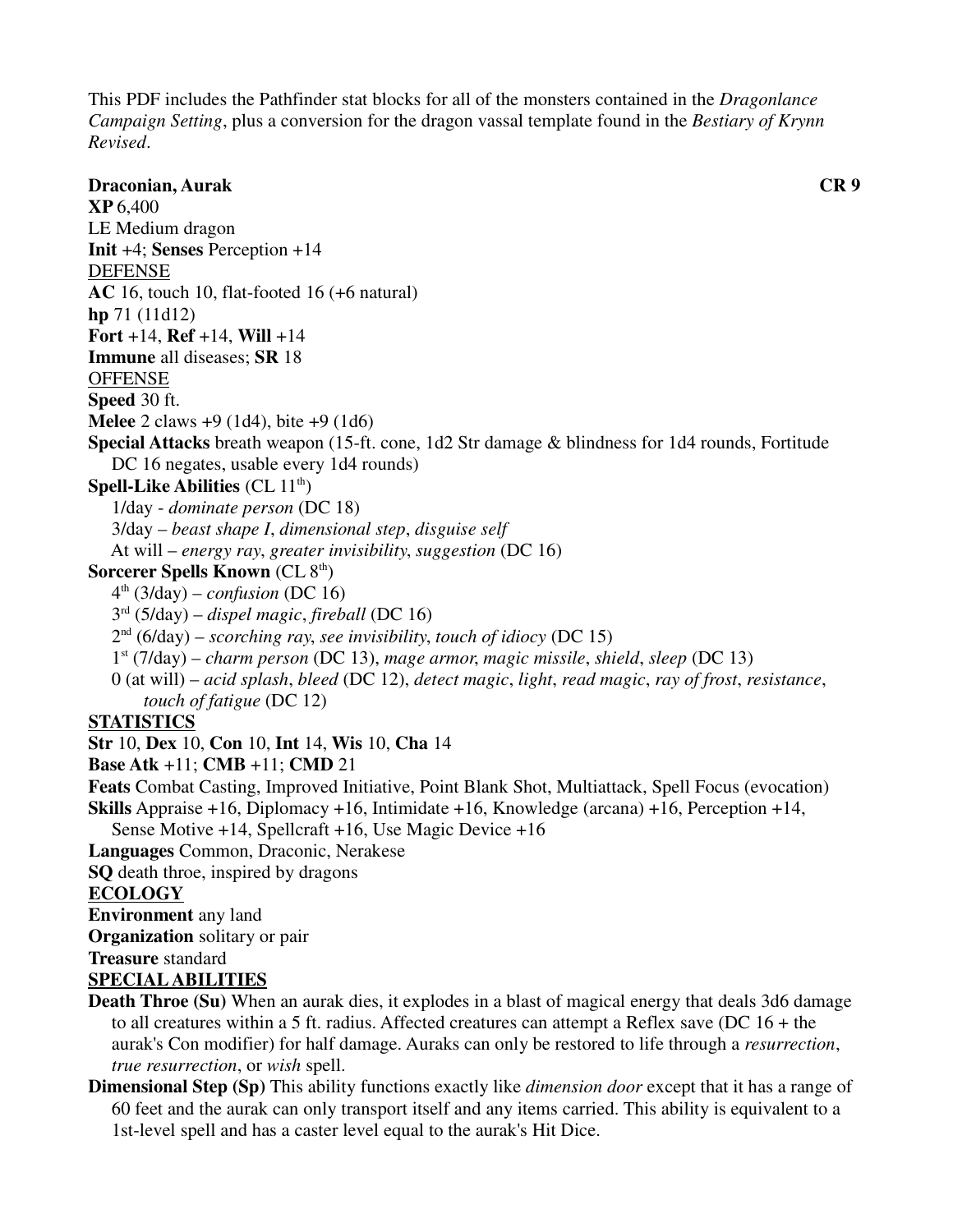**Energy Ray (Sp)** An aurak generates rays of energy from its hands at will. Each ray has a range of 60 feet and deal up to 4d6 points of force damage, divided any way the aurak sees fit as long as each ray deals at least 1d6 damage. The aurak must make a ranged touch attack to hit with each ray. This ability is equivalent to a 1st-level spell and has a caster level equal to the aurak's Hit Dice.

**Spells** Aurak draconians casts arcane spells as 8<sup>th</sup> level sorcerers. They do not gain access to bloodlines or other sorcerer abilities.

## **Draconian, Baaz CR 1 XP** 400 Baaz draconian warrior 3 CE Medium dragon **Init** +0; **Senses** Perception +0 DEFENSE **AC** 16, touch 10, flat-footed 16 (+2 natural, +4 armor) **hp** 27 (3d10+6) **Fort** +5, **Ref** +1, **Will** +0 **Immune** all diseases; **SR** 9 **OFFENSE Speed** 30 ft; gliding wings **Melee** longsword +3 (1d8/19-20), bite -2 (1d3) **STATISTICS Str** 11, **Dex** 11, **Con** 14, **Int** 7, **Wis** 8, **Cha** 10 **Base Atk** +3; **CMB** +3; **CMD** 13 **Feats** Deceitful, Power Attack, Run (b) **Skills** Bluff +2, Disguise +4, Perception +0 **Languages** Common **SQ** death throe, inspired by dragons **ECOLOGY Environment** any land **Organization** section (2-5), troop (20-40 plus 1 leader of  $3<sup>rd</sup>$  to 6<sup>th</sup> level), or squadron (40-60 plus 2 troop commanders of  $3<sup>rd</sup>$  - 6<sup>th</sup> levels plus 1 commander of  $4<sup>th</sup>$  - 10<sup>th</sup> level) **Treasure** NPC gear (longsword, chain shirt, other treasure) **SPECIAL ABILITIES**

**Death Throe (Su)** A baaz's body petrifies to stone moment it dies. If the creature that struck the deathblow used a slashing or piercing weapon, it must make a Reflex save (DC 11 + baaz's Con modifier) or have its weapon fused inside the baaz's stone body. The baaz "statue" crumbles to dust after 1d4 minutes. Items carried by the baaz, or trapped within its stone body, are unaffected by the process. Baaz can only be restored to life with a *resurrection*, *true resurrection*, or *wish* spells.

**Draconian, Bozak CR 3 XP** 800 LE Medium dragon **Init** +4; **Senses** Perception +6 DEFENSE **AC** 18, touch 10, flat-footed 18 (+8 natural) **hp** 26 (4d12)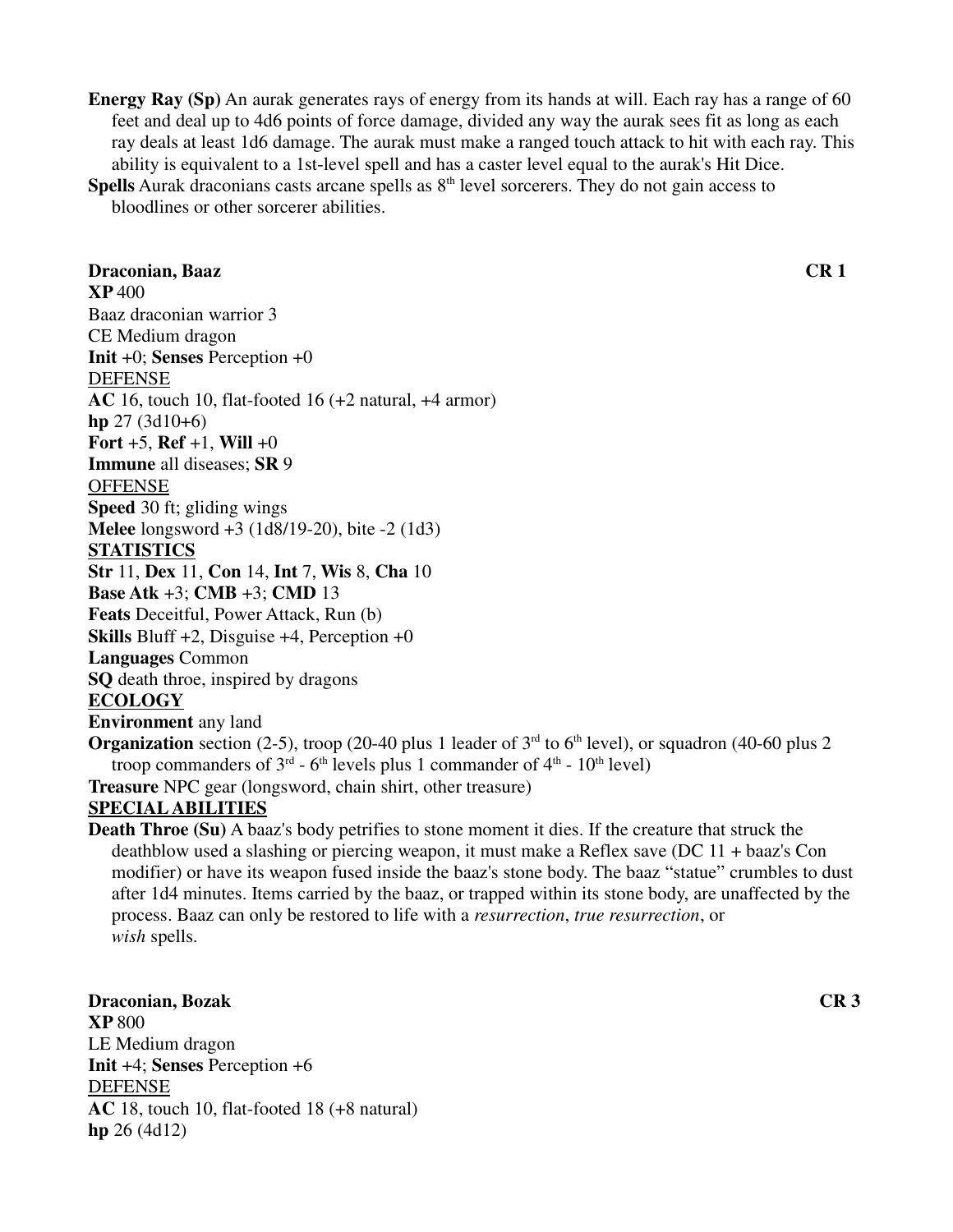**Fort** +7, **Ref** +7, **Will** +7 **Immune** all diseases; **SR** 10 **OFFENSE Speed** 30 ft; gliding wings **Melee** 2 claws +4 (1d4+1), 1 bite +0 (1d6+2) **Melee** short sword +5 (1d6+1/19-20), 1 bite +0 (1d6+2) **Sorcerer Spells Known** (CL 2<sup>nd</sup>) 1st (5/day) – *burning hands* (DC 13), *shield* 0 (at will ) - *acid splash*, *daze* (DC 12), *light*, *resistance* **STATISTICS Str** 12, **Dex** 10, **Con** 10, **Int** 12, **Wis** 10, **Cha** 14 **Base Atk** +4; **CMB** +5; **CMD** 15 **Feats** Combat Casting, Improved Initiative, Run **Skills** Bluff +10, Diplomacy +10, Intimidate +10, Knowledge (arcana) +8, Perception +6, Spellcraft +8 **Languages** Common, Draconic **SQ** death throe, inspired by dragons **ECOLOGY Environment** any land **Organization** band (2d6) **Treasure** standard (short sword, other treasure) **SPECIAL ABILITIES Death Throe (Su)** When a bozak dies its bones explode, dealing 1d6 points of damage to all affected creatures within a 10-foot radius (Reflex DC 14 + bozak's Con modifier for half). Bozaks can only

be restored to life with a *resurrection*, *true resurrection* or *wish* spell.

**Spells** Bozak draconians casts arcane spells as  $2^{nd}$ -level sorcerers. They do not gain access to bloodlines or other sorcerer abilities.

### **Draconian, Kapak CR 1**

**XP** 400 Kapak draconian rogue 2 LE Medium dragon **Init** +3; **Senses** Perception +1 DEFENSE **AC** 15, touch 11, flat-footed 14 (+1 Dex, +2 natural, +2 armor) **hp** 19 (2d8+7) **Fort** +2, **Ref** +4, **Will** -1; evasion **Immune** all diseases; **SR** 8 **OFFENSE Speed** 30 ft.; gliding wings **Melee** short sword +3 (1d6+1/19-20), 1 bite -3 (1d4+2 plus poison for males) **Ranged** short bow  $+2$  (1d6/x3) **Special Attacks** poison (male only), sneak attack +1d6 **STATISTICS Str** 13, **Dex** 13, **Con** 14, **Int** 9, **Wis** 8, **Cha** 8 **Base Atk** +1; **CMB** +2; **CMD** 13 **Feats** Quick-Thinking, Run, Toughness, Weapon Focus (short sword) **Skills** Acrobatics +6, Climb +6, Escape Artist +6, Intimidate +4, Perception +6, Stealth +6, Swim +6 **Languages** Common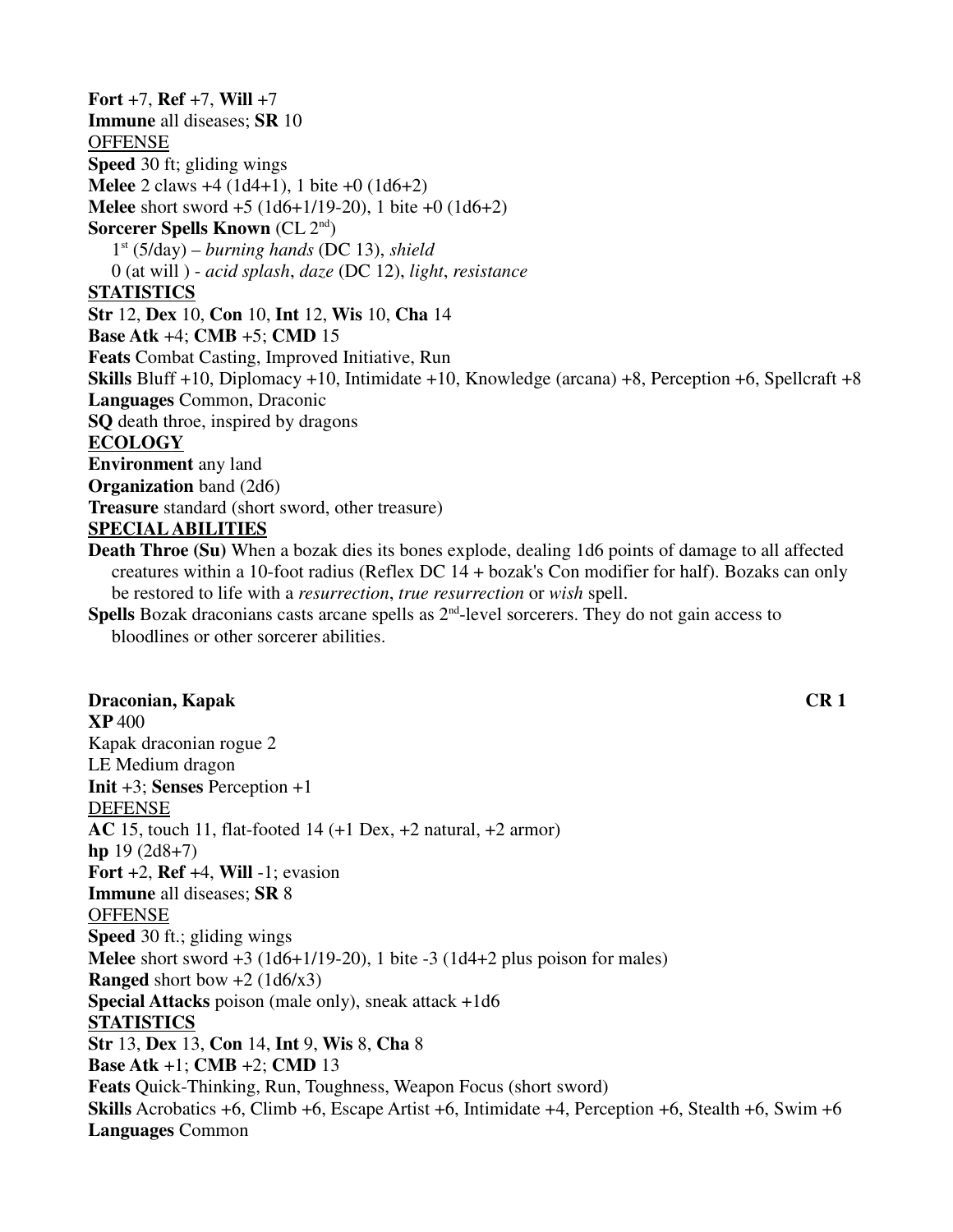**SQ** death throe, inspired by dragons, rogue talent (weapon training), saliva (female only), trapfinding **ECOLOGY**

**Environment** any land

**Organization** section (2-5), troop (20-40 plus 1 leader of  $3<sup>rd</sup>$  to 6<sup>th</sup> level), or squadron (40-60 plus 2 troop commanders of  $3<sup>rd</sup>$  - 6<sup>th</sup> levels plus 1 commander of  $4<sup>th</sup>$  - 10<sup>th</sup> level)

**Treasure** NPC gear (short sword, short bow & 20 arrows, leather armor, other treasure) **SPECIAL ABILITIES**

- **Death Throe (Su)** A kapak's body dissolves into a pool of acid 5 ft. in radius the moment it dies. All creatures and unattended objects within the affected area suffer 1d6 points of acid damage per round of exposure. The acid evaporates in 1d6 rounds. Kapaks can only be restored to life with a  *resurrection*, *true resurrection*, or *wish* spell.
- **Poison (Ex)** Bite injury; *save* Fort DC 13; *frequency* 1/minute for 6 minutes; *effect* 1d6 Dex damage, creature reduced to 0 Dexterity paralyzed; *cure* 2 consecutive saves
- **Saliva (Su)** When a female kapak licks an injured living creature, the target is healed of 2d6 points of damage. A creature can only be healed by kapak saliva once every four hours. This is a standard action that provokes an attack of opportunity.

**Draconian, Sivak CR 6 XP** 2,400 LE Large dragon **Init** +3; **Senses** Perception +9 DEFENSE **AC** 20, touch 8, flat-footed 20 (-1 size, -1 Dex, +4 natural, +8 armor) **hp** 71 (7d12+26) **Fort** +10, **Ref** +7, **Will** +8 **Immune** all diseases; **SR** 16 **OFFENSE Speed** 30 ft.; fly 60 ft. (poor) **Melee** greatsword +13 (2d6+6/19-20), bite +9 (1d8+6), tail slap  $+9$  (1d8 $+2$  plus trip) **Space** 10 ft.; **Reach** 10 ft. **STATISTICS Str** 18, **Dex** 8, **Con** 14, **Int** 10, **Wis** 10, **Cha** 10 **Base Atk** +7; **CMB** +12; **CMD** 21 **Feats** Armor Proficiency (heavy), Improved Initiative, Multiattack, Run, Weapon Focus (greatsword) **Skills** Bluff +9, Diplomacy +9, Fly +8, Disguise +9, Intimidate +9, Perception +9 **Languages** Common **SQ** blend (females only), death throe, inspired by dragons, shapeshift (males only) **ECOLOGY Environment** any land **Organization** band (2d6) **Treasure** standard (large half-plate, greatsword, other treasure) **SPECIAL ABILITIES Blend (Ex)** Female sivaks have a chameleon-like ability to blend in with their surroundings. This ability functions exactly like a *ring of chameleon power*. **Death Throe (Su)** When a male sivak dies, it changes shape, assuming the form of the humanoid being that killed it. This death shape lasts for three days, then the entire body decomposes into black soot.

If the sivak's slayer is larger than the sivak or not humanoid, or if the sivak is female, it instead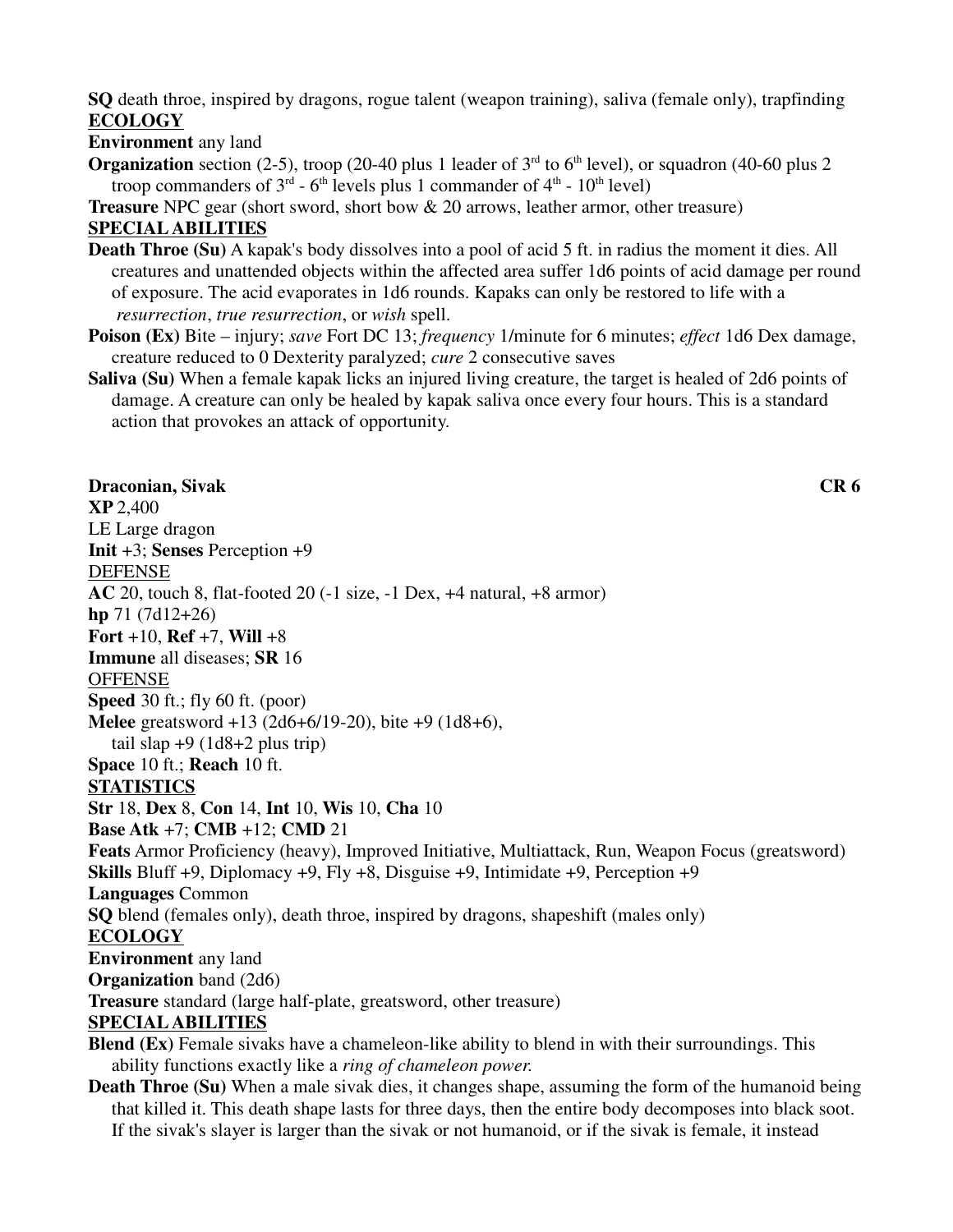bursts into flame, dealing 2d4 points of fire damage to all creatures within a 10-foot radius. Affected creatures can attempt a Reflex save (DC  $15 +$  sivak's Con modifier) to avoid damage. Sivaks can only be restored to life with a *resurrection*, *true resurrection*, or *wish* spell.

**Shapeshift (Su)** A male sivak can assume the form of a Large or smaller humanoid that it has just killed. The shapeshift is a standard action that must be performed within 1 round of killing the victim. The sivak's appearance and voice are an exact match of its victim's but the sivak does not gain the memories, skills, or spell use of the victim. The sivak can remain in its alternate form until it chooses to assume the form of a new victim or it returns to its natural form.

## **Dragonspawn**

This example uses a  $2<sup>nd</sup>$ -level human warrior as the base creature. **Red Dragonspawn Warrior CR 4 XP** 1,200 Male red dragonspawn warrior 2 CE Medium dragon (augmented human, fire) **Init** +1; **Senses** darkvision 60 ft., low-light vision; Perception +1 DEFENSE **AC** 24, touch 11, flat-footed 23 (+1 Dex, +6 armor, +7 natural) **hp** 24 (2d10+8) **Fort** +7, **Ref** +1, **Will** +1 **Immune** fire, paralysis, sleep **Weaknesses** vulnerability to cold **OFFENSE Speed** 20 ft. (mwk breastplate); base speed 30 ft.; fly 50 ft. (mwk breastplate); base speed 60 ft. (average) **Melee** mwk greatsword +10 (2d6+9/19-20), bite +8 (1d6+9) **Special Attacks** death throe, breath weapon (15-ft. cone, 2d8 fire damage, DC 15 Reflex for half, usable 1/day) **Sorcerer Spells Known** (CL 1<sup>st</sup>) 1st – *burning hands* (DC 12), *disguise self*, *true strike* 0 – *flare* (DC 11), *light*, *resistance*, *virtue* **STATISTICS Str** 23, **Dex** 13, **Con** 18, **Int** 11, **Wis** 12, **Cha** 12 **Base Atk** +2; **CMB** +8; **CMD** 18 **Feats** Power Attack, Weapon Focus (greatsword) **Skills** Acrobatics +3, Intimidate +6; **Racial Modifiers** list **Languages** Khur **SQ** draconic link **ECOLOGY Treasure** NPC gear (mwk breastplate, mwk greatsword, other treasure)

#### **Creating a Dragonspawn**

"Dragonspawn" is an acquired template that can be added to any corporeal humanoid (referred to hereafter as the base creature). It retains all of the base creature's statistics and special abilities except as noted here.

 **CR:** Red dragonspawn are the same as the base creature +4. Blue dragonspawn are the same as the base creature +3. Black, green, and sea dragonspawn are the same as the base creature +2. White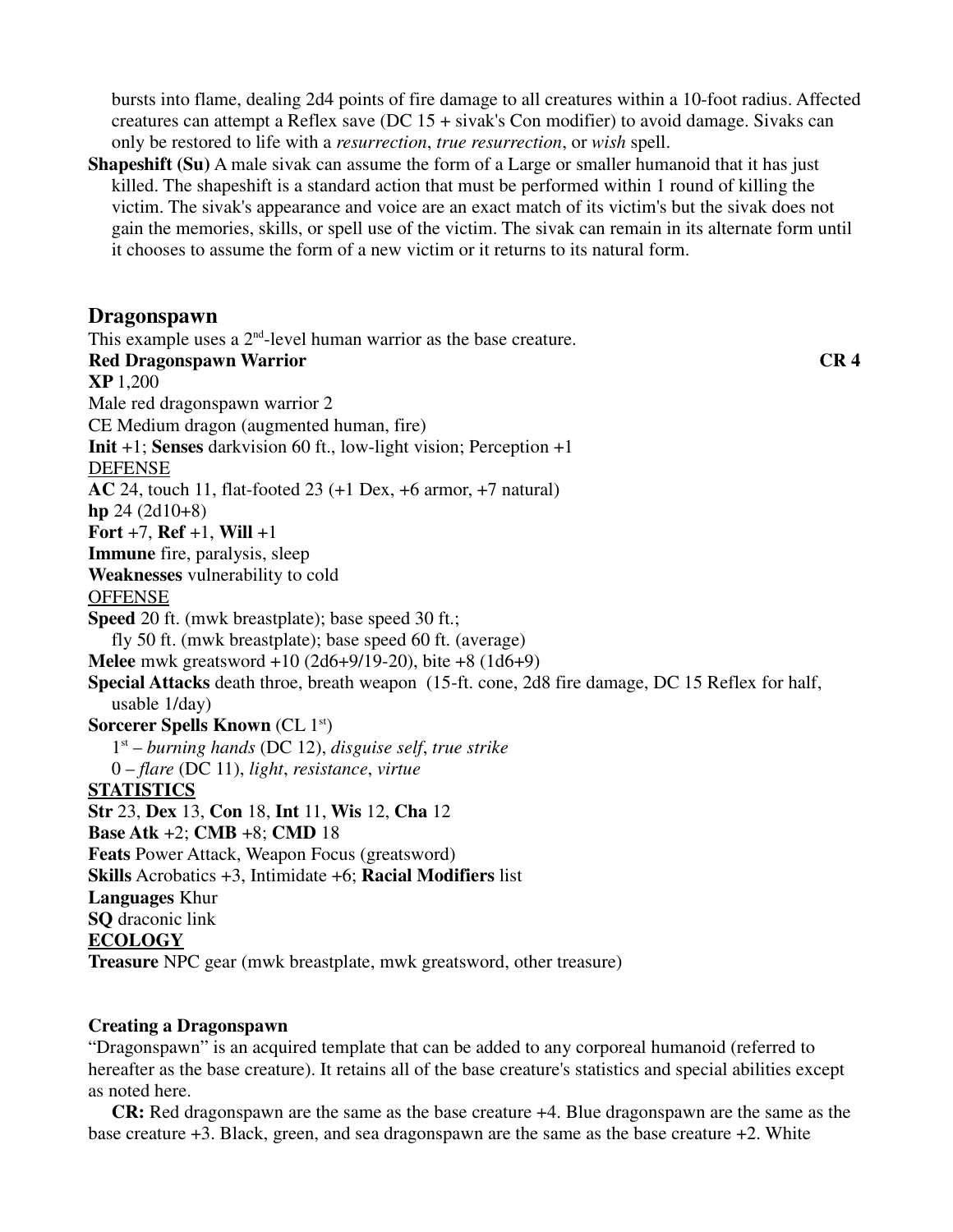dragonspawn are the same as the base creature +1.

**Alignment:** Same as dragon creator.

 **Type:** The creature's type changes to dragon and gains the augmented subtype and the same subtype as its dragon creator. Do not recalculate HD, BAB, or saves.

 **Armor Class:** Natural armor improves by +7 or retains the base creature's natural armor, whichever is greater.

 **Speed:** A non-sea dragonspawn has wings. Unless the base creature has a better fly speed, the dragonspawn can fly at twice the base creature's base land speed (average maneuverability). Sea dragonspawn can swim at a speed equal to the base creature's land speed +20 feet.

 **Melee:** A dragonspawn gains two claw attacks and a bite attack. Damage depends on its size (see pages 301-302 in the *Pathfinder Role-playing Game Bestiary*).

**Special Attacks:** A dragonspawn gains the following.

*Spellcasting (Su):* All dragonspawn casts spells as 1<sup>st</sup> level sorcerers. They do not gain access to bloodlines or other sorcerer abilities. If the base creature already possessed levels in sorcerer, the dragonspawn's effective sorcerer level increases by +1.

 **Special Abilities:** A dragonspawn retains all of the special attacks of the base creature and gains a breath weapon usable once per day base that is the same as its dragon creator's (see below). The breath weapon deals 3d8 hit points of damage (Reflex half; DC  $10 + \frac{1}{2}$  creature's HD + creature's Con modifier.

| <b>Dragon Variety</b> | <b>Breath Weapon</b>       | <b>Death Throe Damage</b> |
|-----------------------|----------------------------|---------------------------|
| <b>Black or green</b> | 20 ft. line of acid        | 1d8 acid                  |
| Blue                  | 20 ft. line of electricity | 2d6 electricity           |
| Red or sea            | 15 ft. cone of fire        | 2d8 fire                  |
| White                 | 15 ft. cone of cold        | 1d6 cold                  |

 **Special Qualities:** A dragonspawn gains all of the following.

A sea dragonspawn gains the amphibious special quality.

*Draconic Link (Su):* All bound dragonspawn are magically linked to their dragon creators. The link functions as long as the dragonspawn and the dragon creator are on the same plane. It is suppressed as long as one or the other is on a different plane or in an antimagic field. The dragon creator may extend its senses through the dragonspawn as a full-round action, and compel the dragonspawn (like a *dominate monster* spell) to act as they desire. Independent dragonspawn do not have this special quality.

*Death Throe (Su):* When a dragonspawn dies it explodes or dissolves dealing energy damage specific to its type (see below) to all creatures within a 10-ft. radius (Reflex half; DC  $10 + \frac{1}{2}$  creature's HD + creature's Con modifier). Dragonspawn can only be restored to life with a *resurrection*, *true resurrection*, or *wish* spell.

**Abilities:** Adjust the abilities of the base creature based on the type of the dragon creator.

*Black & Green:* Str +2, Con +2, Cha +2.

*Blue:* Str +6, Con +4, Wis +2, Cha +4.

*Red:* Str +8, Dex +2, Con +6, Int +2, Wis +2, Cha +4.

*Sea:* Str +6, Con +4, Wis +2, Cha +4.

*White:* Dex +2, Con +2.

**Skills:** Sea dragonspawn gain a +8 racial bonus on Swim checks.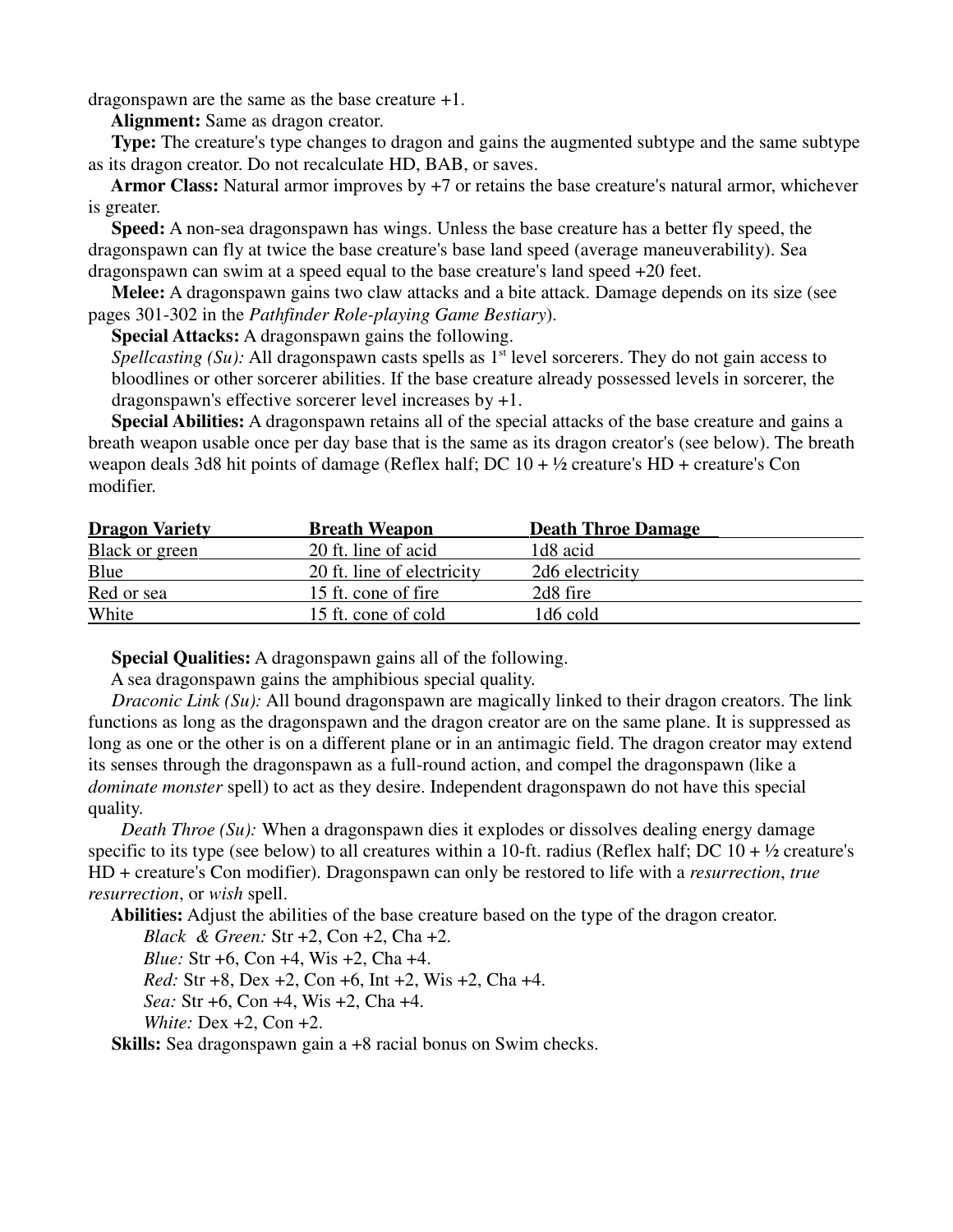# **Dragon Vassal**

This example uses a  $5<sup>th</sup>$  level half-ogre fighter as the base creature. **Romogar Elfslayer CR 6 XP** 1,600 Male dragon vassal half-ogre fighter 5 LE Medium humanoid (air, augmented) **Init** +5; **Senses** low-light vision, darkvision 60 ft.; Perception +7 DEFENSE **AC** 26, touch 14, flat-footed 22 (+5 Dex, +5 natural, +6 armor) **hp** 43 (5d10+15); fast healing 5 **Fort** +10, **Ref** +5, **Will** +2 **OFFENSE Speed** 30 ft **Melee** *+1 bastard sword* +16 (1d10+14/19-20) **STATISTICS Str** 27, **Dex** 18, **Con** 21, **Int** 8, **Wis** 12, **Cha** 6 **Base Atk** +5; **CMB** +13; **CMD** 27 **Feats** Dazzling Display, Cleave, Exotic Weapon Proficiency (bastard sword), Improved Sunder (b), Power Attack (b), Weapon Focus (bastard sword) (b), **Skills\*** Climb +6, Intimidate +3, Swim +6, Survival +5; **Racial Modifiers** +6 Perception \*Includes a -3 Armor Check penalty. **Languages** Common, Ogre **SQ** armor training 1, bravery +1, improved draconic link, weapon training (heavy blades) **ECOLOGY Environment** any land **Treasure** NPC gear (mwk breastplate, *+1 bastard sword*, other treasure)

### **Creating a Dragon Vassal**

"Dragon vassal" is an acquired template that can be added to any corporeal humanoid (referred to hereafter as the base creature). It retains all of the base creature's statistics and special abilities except as noted here.

**CR:** Same as the base creature +2 (minimum 3).

**Alignment:** The base creature's alignment shifts one step closer to that of its dragon Overlord's.

 **Type:** The base creature gains the augmented subtype. Creatures with five or more Hit Dice gain the same subtype as its dragon Overlord.

**Armor Class:** Natural armor improves by +4.

 **Special Qualities and Defenses:** A dragon vassal gains darkvision 60 feet; low-light vision, and fast healing 5.

 **Special Qualities:** A dragon vassal gains all of the following.

 *Improved Draconic Link (Su):* All dragon vassals are magically linked to their Dragon Overlord via a *scale of proxy*. The link functions as long as the vassal and the Overlord are on the same plane. It is suppressed as long as one or the other is on a different plane or in an *antimagic field*. Otherwise the Overlord may extend its senses through the dragon vassal as a full-round action, allowing them to see or hear anything the vassal can see or hear as long as the Overlord maintains concentration. The vassal can always sense when the Overlord is doing this and can never willfully hide their mind from them, even through magic. The Overlord may affect the vassal with the following spell-like abilities at will (Will resists; DC 10 + ½ Overlord's Hit Dice + Overlord's Cha modifier): *dominate person*, *telepathic bond*, *symbol of pain*, *symbol of weakness*.

**Abilities:** Increase from the base creature as follows: Str +8, Dex +4, Con +6.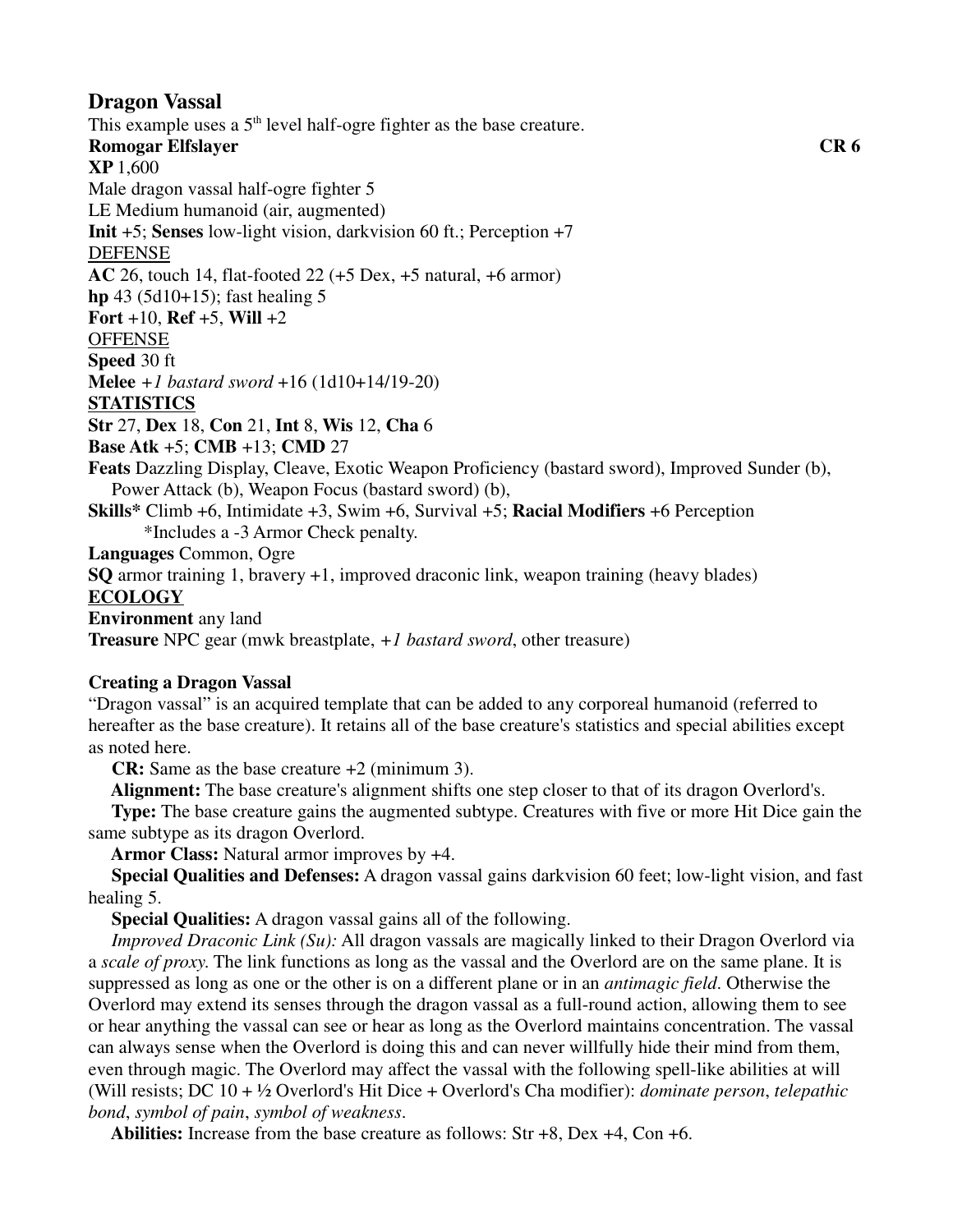**Skills:** Dragon vassals gain a +6 racial bonus to Perception checks.

**Fetch CR 6 XP** 2,400 CE Medium outsider (chaotic, evil, extraplanar) **Init** +3; **Senses** darkvision 60 ft.; Perception +14 DEFENSE **AC** 16, touch 9, flat-footed 16 (-1 Dex, +7 natural) **hp** 52 (8d10+8) **Fort** +7, **Ref** +1, **Will** +9 **Defensive Abilities** unnatural invisibility **OFFENSE Speed** 20 ft **Melee** touch +11 (1d4 plus energy drain) **Special Attacks** create spawn, energy drain (2 levels, DC 15) **Spell-Like Ability** (CL 8<sup>th</sup>) At will – *mirror portal* **STATISTICS Str** 17, **Dex** 8, **Con** 13, **Int** 14, **Wis** 13, **Cha** 12 **Base Atk** +8; **CMB** +11; **CMD** 20 **Feats** Improved Initiative, Iron Will, Power Attack, Stealthy **Skills** Acrobatics +10, Climb +10, Intimidate +15, Knowledge (planes) +14, Perception +14, Sense Motive  $+14$ , Stealth  $+14$ **Languages** Understands Abyssal and Common **ECOLOGY Environment** any (Abyss) **Organization** solitary or band  $(2 - 5)$ **Treasure** none **SPECIAL ABILITIES**

**Create Spawn (Su)** Any humanoid creature that is slain by a fetch's energy drain and taken back to the Abyss becomes a fetch itself in 1d4 days. Killing the original fetch or destroying the mirror portal leaves the slain creature on the Material Plane, where it is merely dead.

**Mirror Portal (Sp)** A fetch can create a two-way portal connecting it's pocket plane of the Abyss to any reflective surface on the Material Plane, such as a mirror or pool of water. This ability functions as a *gate* spell cast as an 8<sup>th</sup> level wizard, but can only be used for limited planar travel. Only the fetch and any objects it carries can pass through the mirror portal. The reflective surface must be large enough for the fetch to pass through (minimum of 2 ½ feet on a side). The fetch can use the reflective surface even if it is not reflecting anything. When created the portal is latent. The fetch can see and hear into the Material Plane through the reflective surface, but it cannot actually pass through. To fully open the portal, a humanoid creature must look into the reflective surface and meet the fetch's gaze. A creature who looks into the reflective surface automatically meets the fetch's gaze unless it specifically avoids looking into the reflection's eyes; if it does avoid the eyes, it has a  $50\%$  chance each round of meeting the fetch's gaze as long as it continues to look at the reflective surface. Once the fetch opens the portal, it can pass through in either direction as a move action. The portal remains open indefinitely, although it only functions for fetches. If the fetch's reflective surface is destroyed, the mirror portal is closed. The fetch can open a new portal if it has access to another suitable reflective surface. For every day that the fetch is prevented from returning to the Abyss, is suffers 1d6 points of Constitution damage.

**Unnatural Invisibility (Ex)** This ability is constant – a fetch remains invisible at all times, even when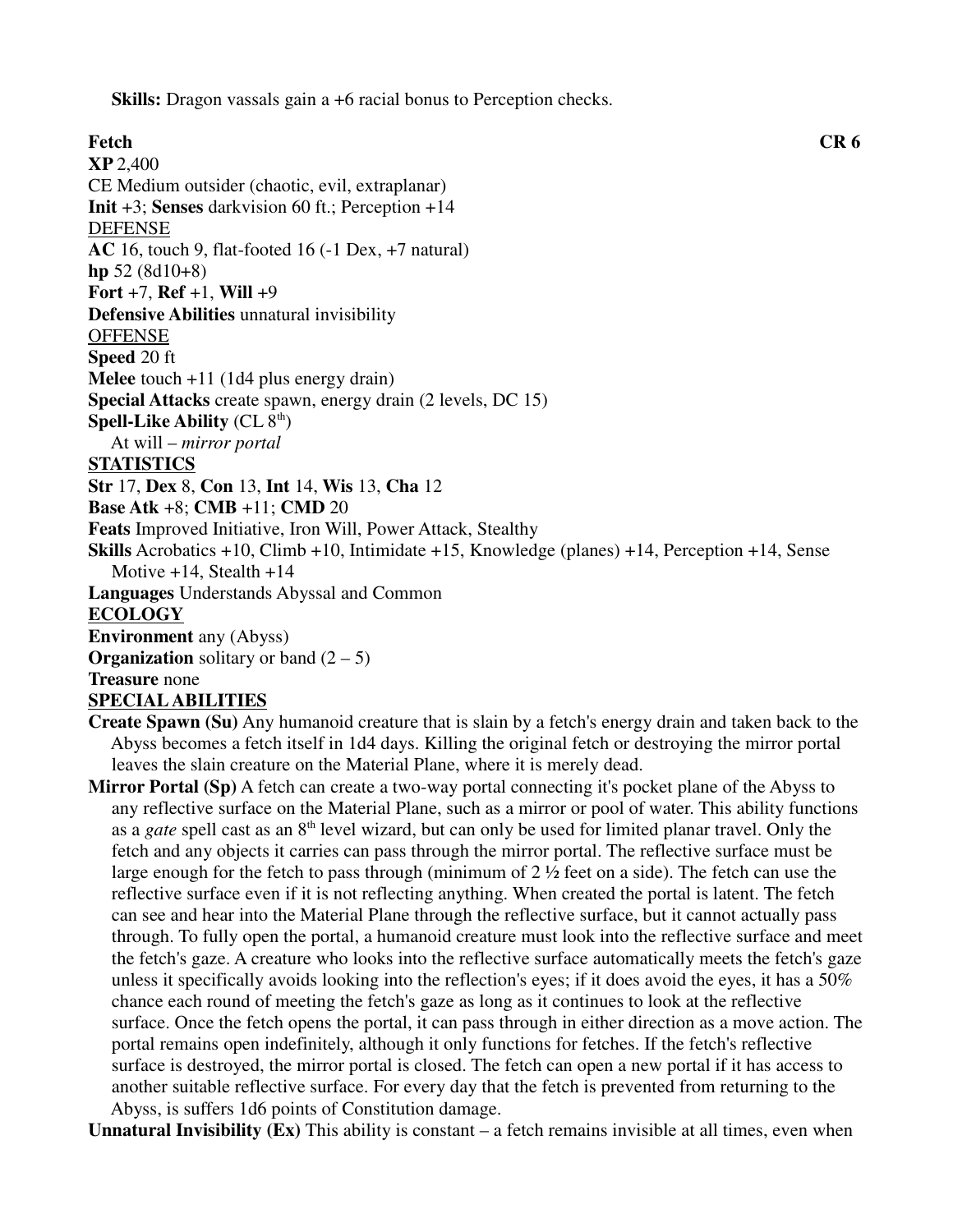attacking. It's intended victim can see it, but only in a reflection or reflective surface. As this ability is inherent, it is not subject to the *invisibility purge* spell. Against foes that cannot pinpoint it, the fetch gains a +20 bonus on Stealth checks when moving, or +40 when standing still – these bonuses are not included in the statistics above.

**Fireshadow CR 10 XP** 9,600 CE Huge undead (chaotic, extraplanar, evil) **Init** -2; **Senses** darkvision 60 ft.; Perception +21 **Aura** fire (10 ft., 1d6, DC 21 Fort negates) DEFENSE **AC** 19, touch 10, flat-footed 19 (-2 size, -2 Dex, +9 natural, +4 deflection) **hp** 127 (15d8+60) **Fort** +5, **Ref** +3, **Will** +12 **DR** 10/bludgeoning **Immune** undead traits **SR** 20 **Weaknesses** fireshadow weaknesses **OFFENSE Speed** 20 ft **Melee** 2 claws +16 (1d8+5 plus 1d6 fire plus green flame), bite +11 (2d6+2 plus 1d6 fire plus green flame) **Space** 15 ft.; **Reach** 15 ft. **Special Attacks** create spawn, green flame **Spell-Like Abilities** (CL 12<sup>th</sup>) 2/day – *disintegrate* (DC 20) **STATISTICS Str** 21, **Dex** 6, **Con** -, **Int** 17, **Wis** 16, **Cha** 18 **Base Atk** +11; **CMB** +18; **CMD** 26 **Feats** Cleave, Great Cleave, Greater Sunder, Improved Bull Rush, Improved Overrun, Improved Sunder, Power Attack **Skills** Acrobatics +13, Climb +23, Intimidate +21, Perception +21, Sense Motive +21, Spellcraft +21, Stealth  $+8$ **Languages** *telepathy* with summoner only **SQ** create spawn **ECOLOGY Environment** any land or underground **Organization** solitary **Treasure** none **SPECIAL ABILITIES Create Spawn (Su)** Any living creature slain by a fireshadow's green flame becomes a fireshadow in

 1d4 rounds. These spawn are less powerful than typical fireshadows, and suffer a -2 penalty on all d20 rolls and checks, and receive -2 hp per HD. Spawn are under the command of the fireshadow that created them until its death, at which point they lose their spawn penalties and become free willed fireshadows. Spawn do not posses any of the abilities they had in life. A fireshadow can choose to absorb its spawn as a standard action and be healed of 2d10 points of damage.

**Green Flame (Su)** Any living creature that takes fire damage from a fireshadow's melee attacks takes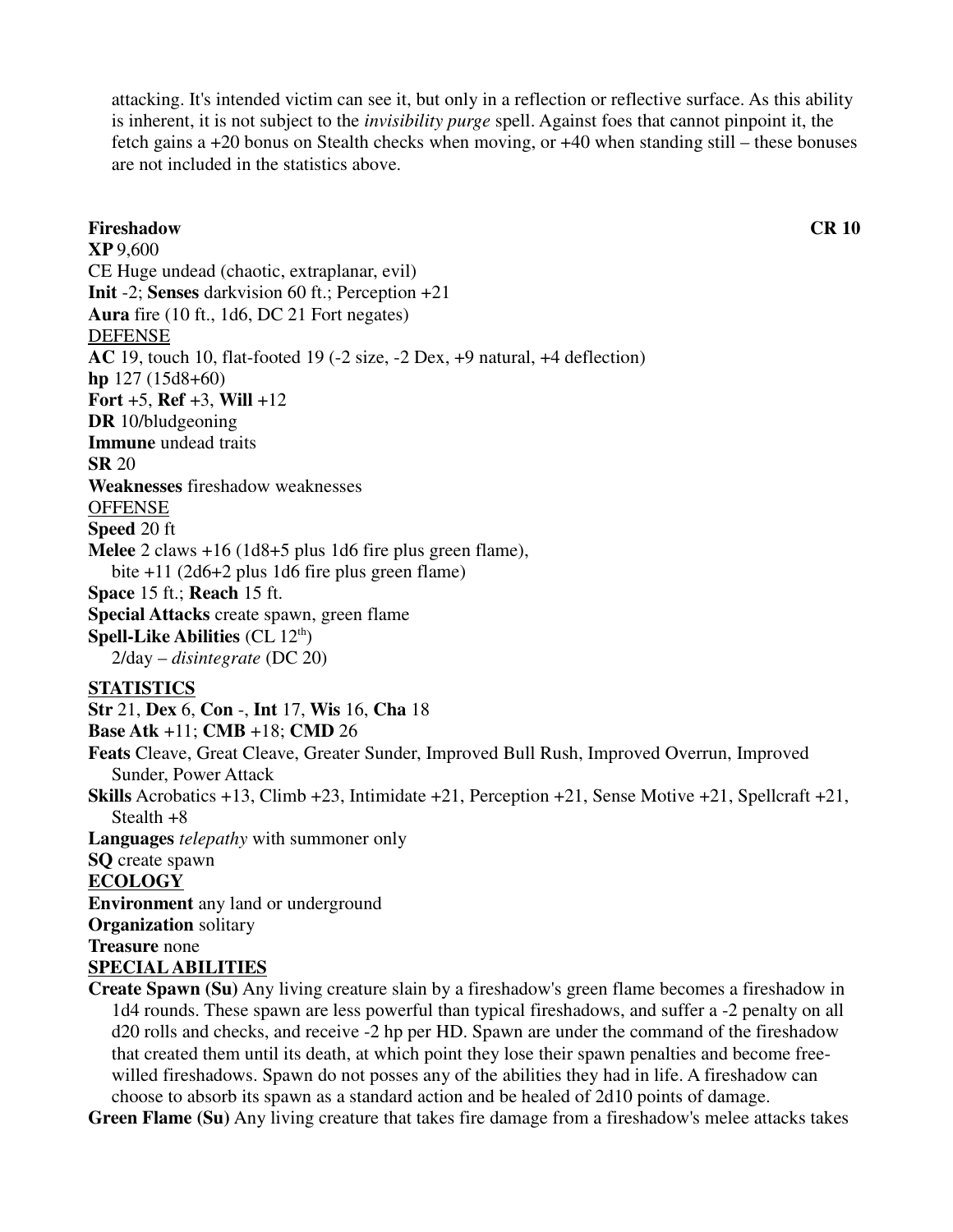1d6 points of Constitution damage each round unless holy water is applied to the victim's injury, the victim is exposed to sunlight (not a *daylight* spell), or a *cure* spell is cast upon them.

**Weaknesses:** Fireshadows are greatly weakened by natural sunlight (not a *daylight* spell) and avoid it. A fireshadow that is exposed to natural sunlight automatically suffers the effects of a *slow* spell and takes 2d6 points of damage each round they are exposed. They suffer double damage from magic weapons with the disruption special quality.

**Shadowperson CR 3 XP** 600 NG Medium monstrous humanoid (shadowperson) **Init** +2; **Senses** blindsense 30 ft.; darkvision 60 ft.,  *detect thoughts*; Perception +14 DEFENSE **AC** 18, touch 18, flat-footed 16; telepathic awareness **hp** 19 (3d10+3) **Fort** +2, **Ref** +5, **Will** +3 **Weaknesses** light blindness **OFFENSE Speed** 30 ft.; glide **Melee** shadowstaff +4 (1d8+1) **STATISTICS Str** 12, **Dex** 14, **Con** 12, **Int** 13, **Wis** 14, **Cha** 12 **Base Atk** +3; **CMB** +4; **CMD** 16 **Feats** Alertness, Dodge **Skills** Acrobatics +5, Escape Artist +10, Perception +14, Sense Motive +4, Stealth +14 **Racial Modifiers** +4 Escape Artist, Perception, Stealth **Languages** Shadowpeople; telepathy 60 ft. **SQ** weapon familiarity **ECOLOGY Environment** any underground **Organization** solitary, patrol (2-5), or clan (40-60 plus 2 shadowpeople warriors of  $3<sup>rd</sup>$  - 6<sup>th</sup> level and 1 counselor of  $4<sup>th</sup>$  -  $6<sup>th</sup>$  level) **Treasure** half standard SPECIAL ABILITIES **Detect Thoughts (Su)** A shadowperson can continuously *detect thoughts* as a spell cast by a 4<sup>th</sup> level sorcerer (DC 13). It can suppress or resume this ability as a free action. The save DC is Charisma-

- based.
- **Gliding Membranes (Ex)** Shadowpeople take no damage from falling (as if they were affected by a constant non-magical feather fall spell). While in midair, they can move up to 5 feet in any horizontal direction for every 1 foot they fall, at a speed of 60 feet per round. A shadowperson cannot gain height with these wings alone; it merely coasts in other directions as it falls. If subjected to a strong wind or any other effect that causes a creature with gliding wings to rise, it can take advantage of the updraft to increase the distance it can glide.
- **Mindweave (Su)** The mindweave ritual takes one hour to perform, and involves a circle of shadowpeople linking hands and chanting in union to tie their minds together. For 1d4+4 hours after the ritual, all participants share a collective awareness that enables them to move, fight, and defend in perfect unison, receiving a a +1 insight bonus on attack rolls, initiative checks, and saving throws. A character of another race invited to participate in a mindweave may receive the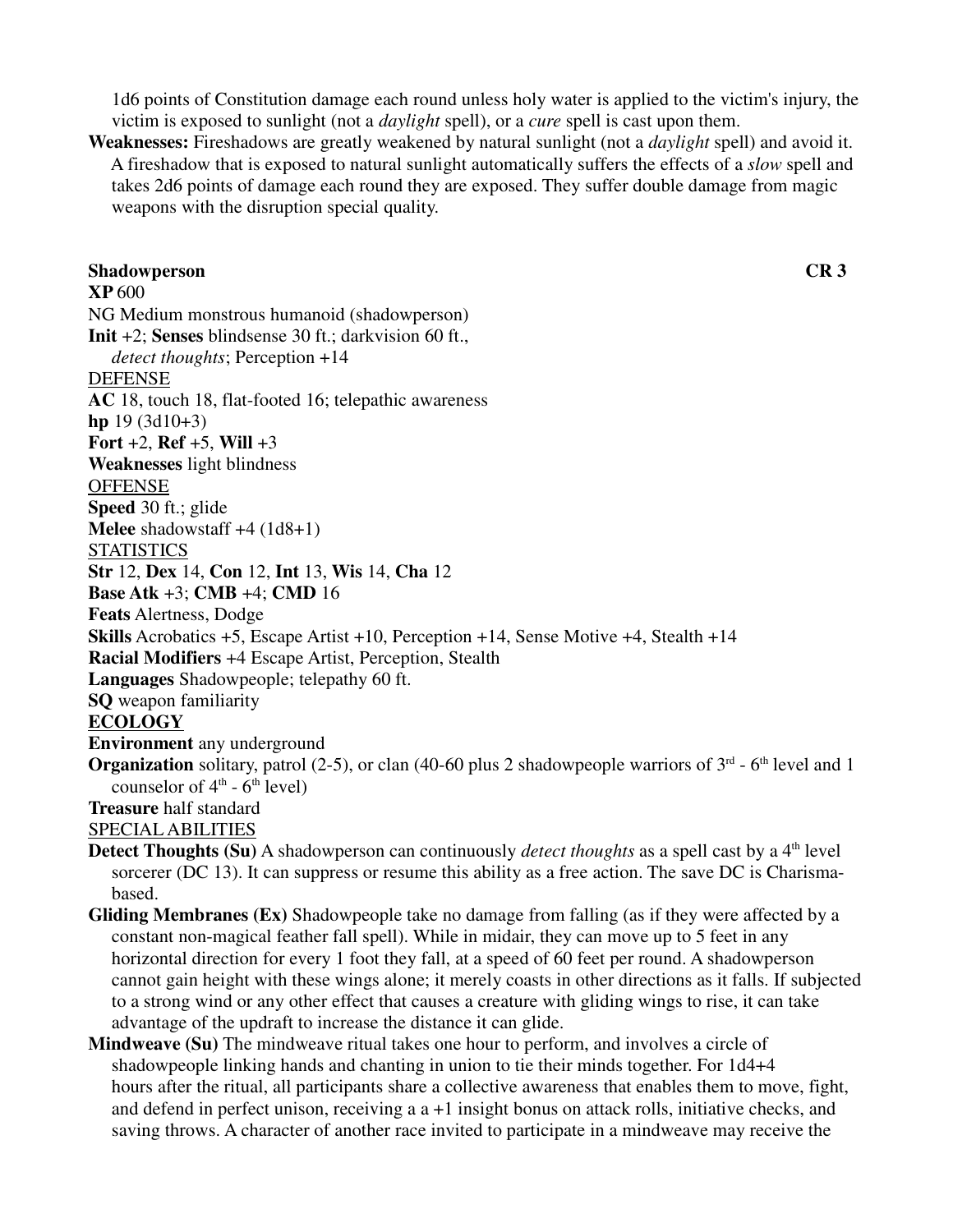benefits of the ritual if he or she succeeds in a DC 20 Concentration check.

**Telepathic Awareness (Su)** A shadowperson's mental awareness of other creatures' presence around it grants it a +6 insight bonus to AC against living creatures within 60 feet.

## **Skeletal Champion**

The skeletal champion in the *Pathfinder Roleplaying Game Bestiary* replaces the skeletal warrior listed in the *Dragonlance Campaign Setting*. The rules for golden circlet listed on p. 230 of the DLCS still apply except for the following. Please use the following rules for creating golden circlets. **CONSTRUCTION**

**Requirements** Craft Wondrous Items, creator must be a 6<sup>th</sup> level spellcaster; Cost 30,000 stl

**Spectral Minion CR 3 XP 800** Male civilized human spectral minion fighter 3 LN Medium undead (incorporeal) **Init** +7; **Senses** darkvision 60 ft.; Perception +16 DEFENSE **AC** 15, touch 15, flat-footed 12 (+3 Dex, +2 deflection) **hp** 26 (3d10+3) **Fort** +4, **Ref** +4, **Will** +1 **Defensive Abilities** channel resistance +8; **Immune** undead traits; **SR** 13 **OFFENSE Speed** fly 30 ft (perfect) **Melee**  $+1$  *ghost touch halberd*  $+5$  (1d10+1/x3) **Space** 5 ft.; **Reach** 10 ft. **STATISTICS Str** -, **Dex** 16, **Con** -, **Int** 12, **Wis** 10, **Cha** 14 **Base Atk** +3; **CMB** +3; **CMD** 13 **Feats** Alertness, Cleave, Power Attack, Improved Initiative, Weapon Focus (halberd) **Skills** Intimidate +8, Perception +16, Ride +9, Stealth +17; **Racial Modifiers** +8 Perception, +8 Stealth **Languages** Abanasinian, Common, Solamnic **SQ** obsession **ECOLOGY Environment** any **Organization** solitary or band (2d6) **Treasure** NPC gear (*+1 ghost touch halberd*)

## **Creating a Spectral Minion**

"Spectral minion" is an acquired template that can be added to any living creature that has a Charisma score of at least 8. A spectral minion retains all of the base creature's statistics and special abilities except as noted here.

**Challenge Rating:** Same as the base creature +1.

 **Type:** The creature's type changes to undead. Do not recalculate the creature's base attack bonus, saves, or skill points. It gains the incorporeal subtype.

 **Armor Class:** A spectral minion gains a deflection bonus equal to its Charisma modifier. It loses the base creature's natural armor bonus, as well as all armor and shield bonuses not from force effects or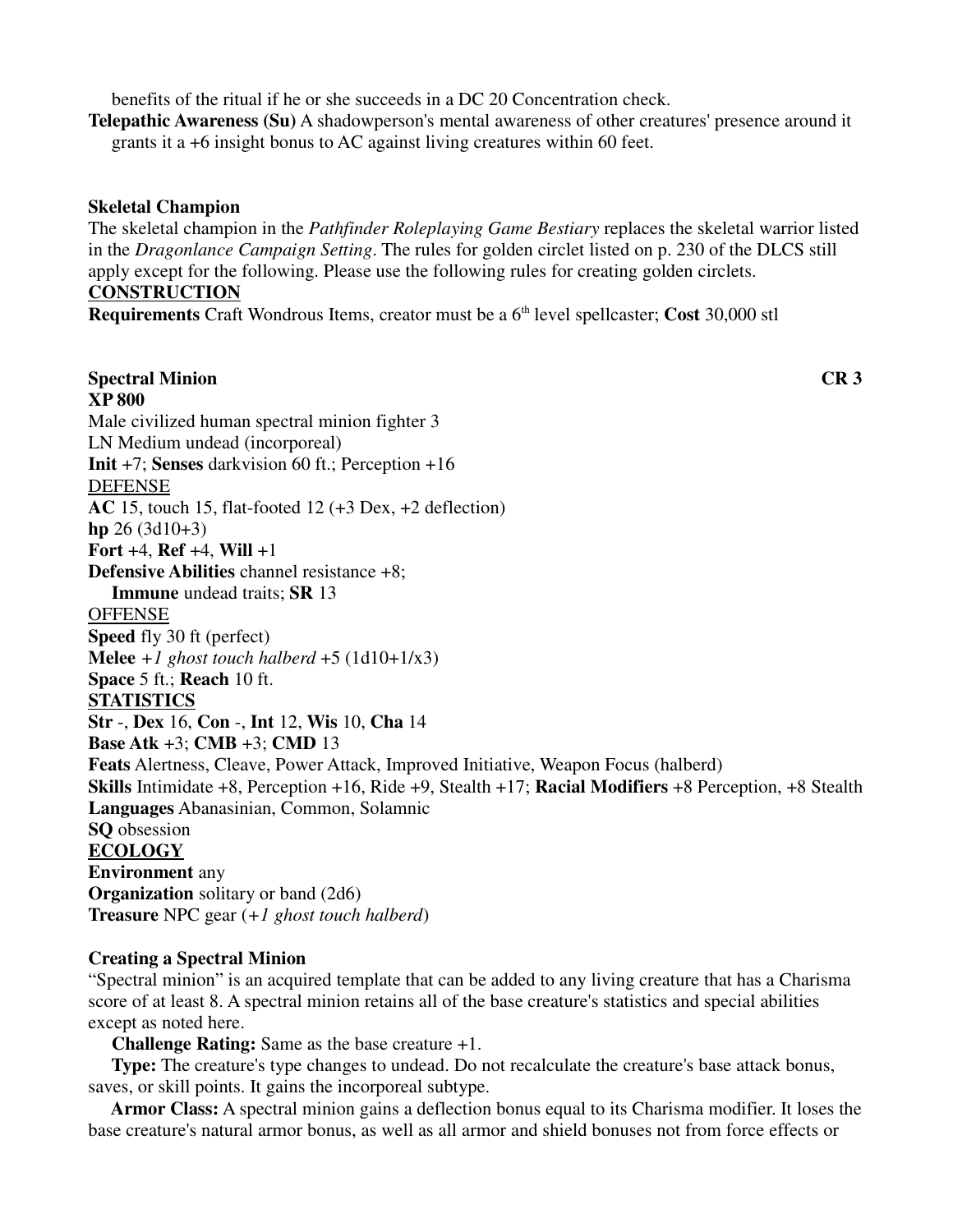*ghost touch* items.

 **Hit Dice:** Change all of the creature's racial Hit Dice to d8s. All Hit Dice derived from class levels remain unchanged. Spectral minions use their Charisma modifiers to determine base hit points (instead of Constitution).

 **Defensive Abilities:** A spectral minion retains all of the defensive abilities of the base creature save those that rely on a corporeal form to function. Spectral minions gain spell resistance equal to  $10 +$ their character level, channel resistance +8, darkvision 60 ft., and all of the immunities gained by its undead traits.

 **Speed:** Spectral minions lose their previous speeds and gain a fly speed of 30 feet (perfect), unless the base creature has a higher fly speed.

 **Melee and Ranged Attacks:** A spectral minion loses all of the base creature's attacks. If it could wield weapons in its life, it can wield *ghost touch weapons* as a spectral minion.

**Special Qualities:** A spectral minion gains the following.

*Obsession (Ex):* All spectral minions are bound by unfinished business. This could be anything from studying a sunken library, guarding a specific post for hundreds of years, or fighting never-ending conflicts on a haunted battlefield. Whenever a spectral minion is pursuing its obsession it gains  $a + 2$ morale bonus on any related skill checks, ability checks, attack rolls or saves.

 **Abilities:** Dex +2, Cha +4; as an incorporeal undead creature, a spectral minion has no Strength or Constitution score.

 **Skills:** Spectral minions have a +8 racial bonus on Perception and Stealth skill checks. A spectral minion always treats Climb, Disguise, Fly, Intimidate, Knowledge (arcana), Knowledge (religion), Perception, Sense Motive, Spellcraft, and Stealth as class skills. Otherwise, skills are the same as the base creature.

## **Tarmak CR 1/2 XP** 200 Ithin'carthian Tarmak human warrior 1 NE Medium humanoid (human) **Init** +5; **Senses** Perception -1 DEFENSE **AC** 16, touch 11, flat-footed 15 (+1 Dex, +5 natural) **hp** 11 (1d10+1); fast healing 5 **Fort** +3, **Ref** +1, **Will** -1 **OFFENSE Speed** 30 ft **Melee** longsword +3 (1d8+1/19-20) **Special Attacks** frenzy 1/day **STATISTICS Str** 13, **Dex** 12, **Con** 13, **Int** 10, **Wis** 9, **Cha** 8 **Base Atk** +1; **CMB** +3; **CMD** 14 **Feats** Hulking Brute, Improved Initiative, Weapon Focus (longsword) **Skills** Climb +5, Intimidate +3, Swim +5 **Languages** Tarmakian **ECOLOGY Environment** any land **Treasure** NPC gear (longsword, *Tarmak war paint*, other treasure)